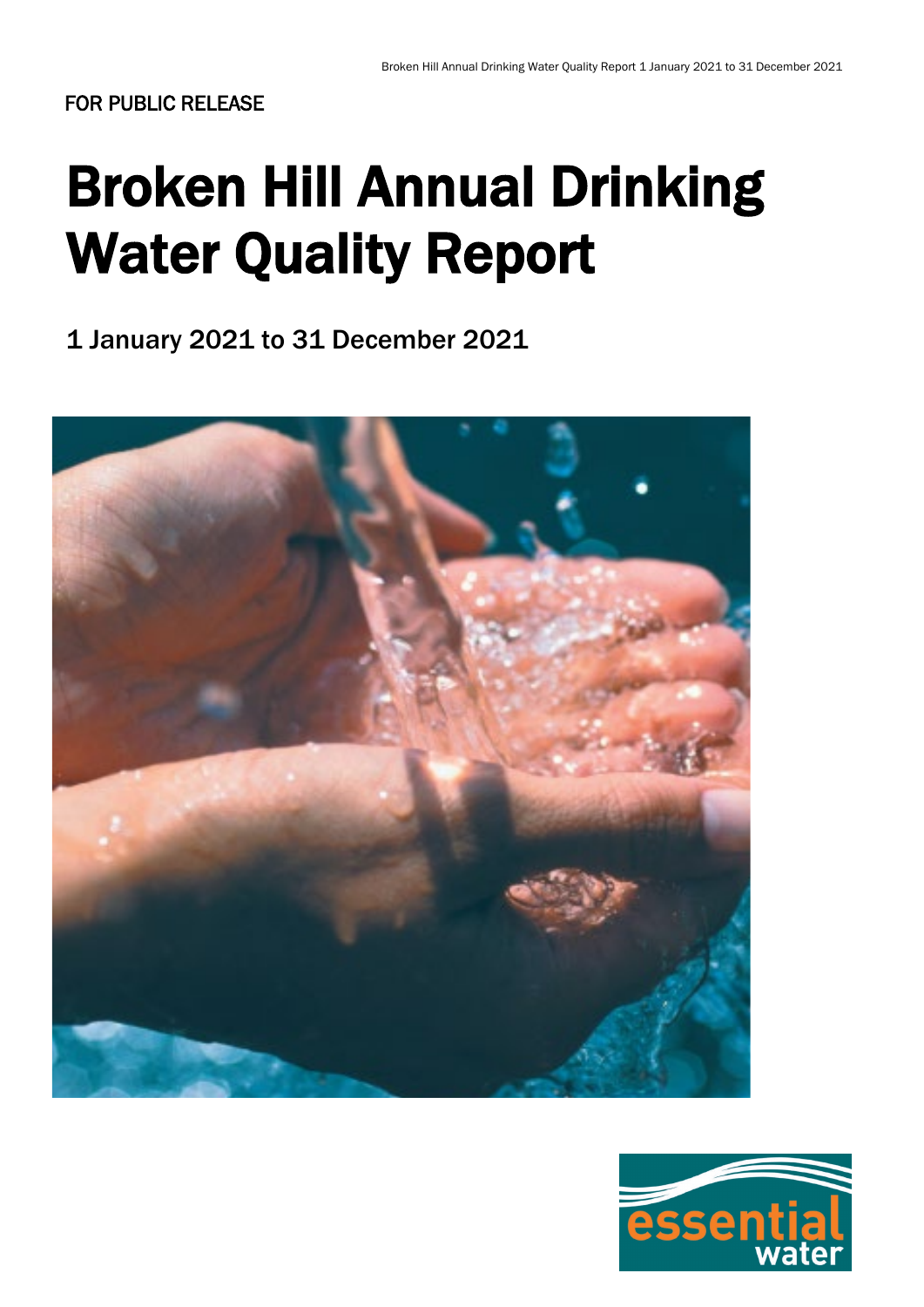### 1 1 January to 31 December 2021 –Broken Hill Quarterly Drinking Water Quality Report

Essential Water produces this report to inform Essential Water customers about water quality. Essential Water tests and monitors water quality during various stages of the storage and distribution system to ensure that the Australian Drinking Water Guidelines are met.

Essential Water's assessment, based on our water quality test results for this period, indicates that drinking water quality has complied with all the health and aesthetic values in the Australian Drinking Water Guidelines (ADWG) 2013.

The ADWG 2013 recognise that occasionally there may be health or aesthetic related test results that fall outside the guidelines and that these results are not necessarily an immediate threat to health. The guidelines do not require a 100% result in all cases. All test results above the guidelines are investigated and actions, if necessary, taken.

For more information, please call in and see us at our Block 10 Water Depot, contact us on 13 23 91 or visit www.essentialwater.com.au.

#### What is our aim?

Essential Water is committed to providing safe, secure, reliable, and high-quality water to our customers.

#### How do we test water quality?

Water samples are taken from 38 locations including the reservoirs, at the inlet and outlet of the water filtration plants, and from various other locations throughout our water network. Independent laboratories certified to the National Association of Testing Authorities (NATA) standards carry out all testing, and the results are reviewed by NSW Health.

In the **attached** table you will find a summary of the test results for samples collected from the Broken Hill Water Treatment Plant and locations throughout our network over the reporting period (1 January 2021 to 31 December 2021).

#### What is tested?

Your water is tested for up to 70 different characteristics including taste, colour, odour, micro-organisms and chemical content. This report is a summary of a selection of the health, chosen in consultation with NSW Health and aesthetic characteristics.

#### What are the water guidelines we must meet?

Australian Drinking Guidelines (ADWG) 2013 is set by the National Health and Medical Research Council (NHMRC) and the National Resource Management Ministerial Council (NRMMC). The ADWG is part of the National Water Quality Management Strategy.

The role of Essential Water is to ensure that safe drinking water is supplied to meet all guidelines.

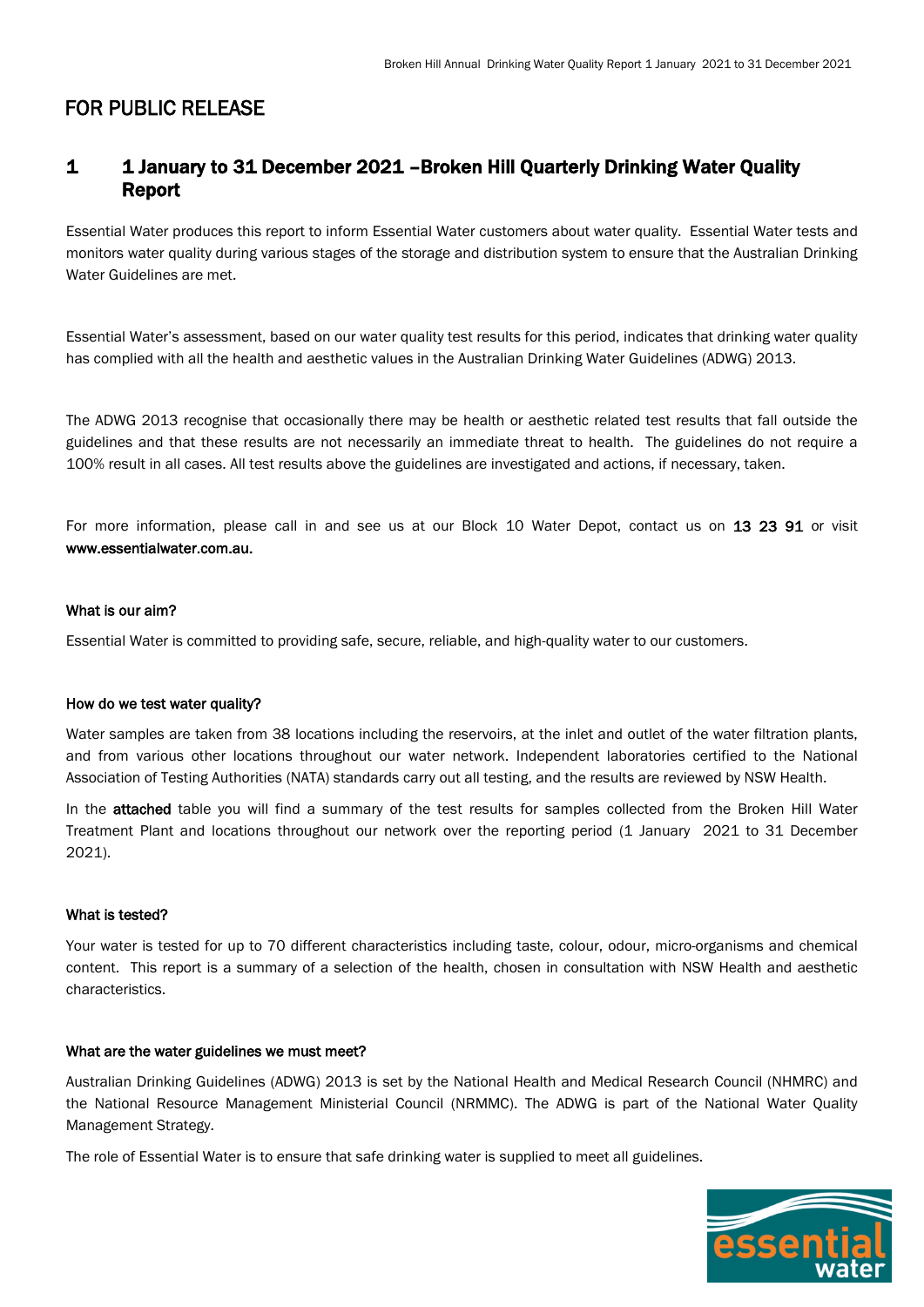| <b>BROKEN HILL</b>     |                        | <b>FILTERED WATER</b> |          |          |            |                        |             |               |
|------------------------|------------------------|-----------------------|----------|----------|------------|------------------------|-------------|---------------|
| <b>Characteristics</b> |                        | No.<br><b>Samples</b> | Min      | Avg      | <b>Max</b> | <b>ADWG</b>            | %<br>passed | <b>Comply</b> |
| Health                 | E.Coli                 | 98                    | $\leq 1$ | $\leq 1$ | $\leq 1$   | 0 orgs / 100 mL (100%) | 100%        | Υ             |
|                        | Fluoride **            | 12                    | 0.86     | 0.95     | 1.14       | 0.9 to 1.5 mg/L        | 100%        | Υ             |
|                        | <b>Free Chlorine</b>   | 102                   | 0.3      | 1.1      | 1.9        | $0.2$ to 5 mg/L        | 100%        | Υ             |
|                        | Lead                   | 12                    | < 0.002  | < 0.002  | < 0.002    | $<$ 0.01 mg/L          | 100%        | Υ             |
|                        | <b>Arsenic</b>         | 12                    | 0.001    | 0.001    | 0.001      | $<$ 0.01 mg/L          | 100%        | Υ             |
|                        | <b>Manganese</b>       | 12                    | 0.0024   | 0.0083   | 0.0116     | $0.5$ mg/L             | 100%        | Υ             |
|                        | Cadmium                | 12                    | < 0.0005 | < 0.0005 | < 0.0005   | $< 0.002$ mg/L         | 100%        | Υ             |
|                        | Copper                 | 12                    | 0.001    | 0.003    | 0.004      | $< 2$ mg/L             | 100%        | Υ             |
|                        | <b>Mercury</b>         | 12                    | < 0.0001 | < 0.0001 | < 0.0001   | $0.001$ mg/L           | 100%        | Y             |
|                        | <b>Trihalomethanes</b> | 10                    | 0.058    | 0.117    | 0.196      | $<$ 0.250 mg/L         | 100%        | Y             |
| <b>Aesthetic</b>       | <b>Turbidity</b>       | 16                    | 1.2      | 1.2      | 1.2        | $<$ 5 NTU              | 100%        | Υ             |
|                        | <b>True Colour</b>     | 12                    | 1.0      | 1.0      | 1.0        | <b>15 HU</b>           | 100%        | Υ             |
|                        | pH                     | 116                   | 7.3      | 7.7      | 8.4        | pH 6.5-8.5             | 100%        | Υ             |
|                        | $EC***$                | 12                    | 149      | 171      | 213        | $<$ 1090 $\mu$ S/cm    | 100%        | Υ             |
|                        | <b>Iron</b>            | 12                    | < 0.01   | < .01    | 0.01       | $<$ 0.3 mg/L           | 100%        | Υ             |
|                        | <b>Zinc</b>            | 12                    | 0.09     | 0.11     | 0.12       | $<$ 3 mg/L             | 100%        | Υ             |

Table 1: Broken Hill Annual drinking water quality report 1 January 2021 to 31 December 2021

\* Filtered Water is defined as the water leaving the Water Treatment Plant or within the treated water reticulation

\*\* ADWG 2013, health guideline for fluoride is upper limit of 1.5mg/L

\*\*\* ADWG 2013, salinity measure of 'good quality' limit of 600TDS converts to 1090EC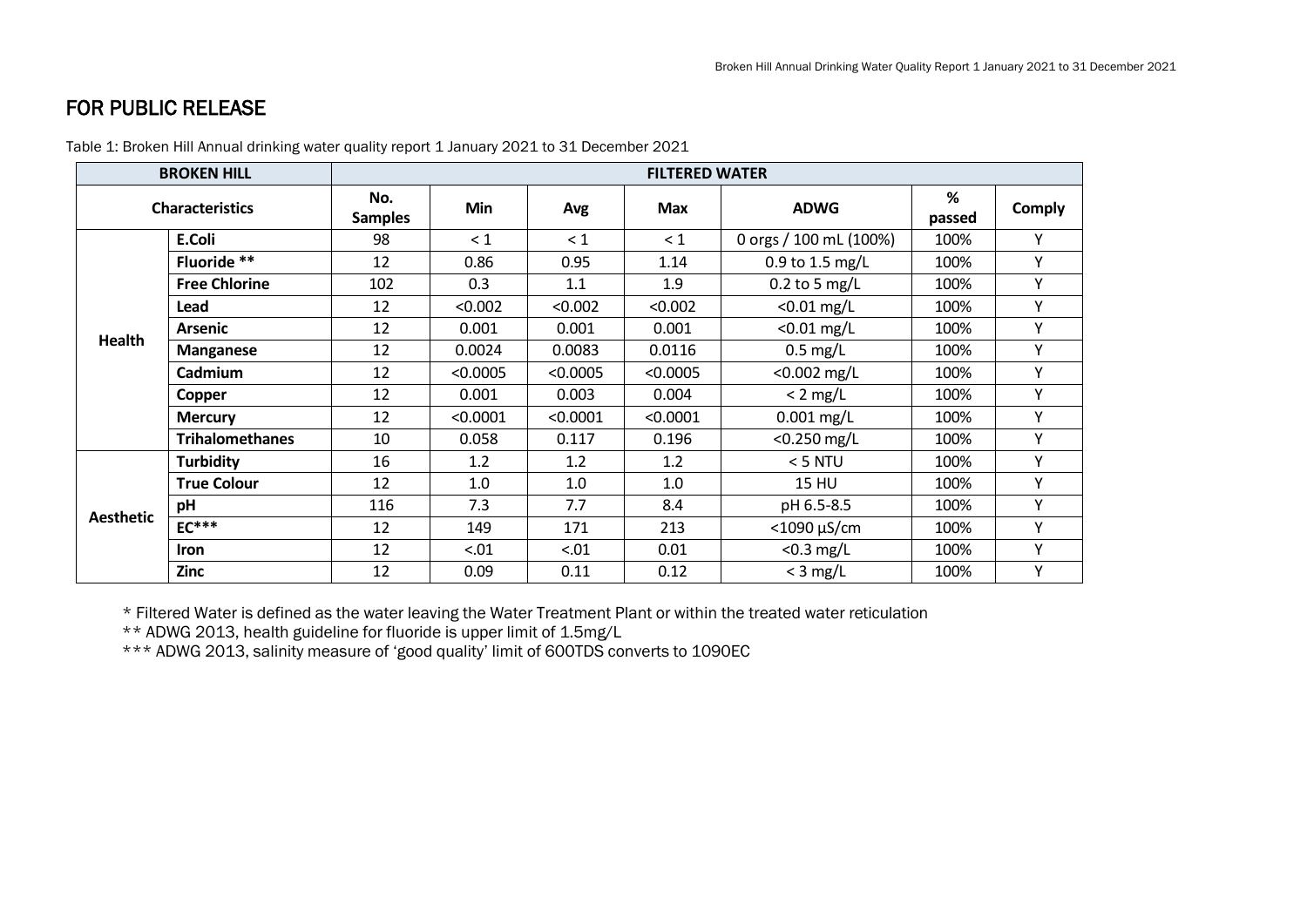## 1 Glossary\*

Australian Drinking Water Guidelines (ADWG) – The *Australian Drinking Water Guidelines* (the ADWG) are intended to provide a framework for good management of drinking water supplies that, if implemented, will assure safety at point of use. The ADWG have been developed after consideration of the best available scientific evidence. They are designed to provide an authoritative reference on what defines safe, good quality water, how it can be achieved and how it can be assured. They are concerned both with safety from a health point of view and with aesthetic quality.

Arsenic – *Based on human health considerations, the concentration of arsenic in drinking water should not exceed 0.01 mg/L.*

Cadmium – *Based on health considerations, the concentration of cadmium in drinking water should not exceed 0.002 mg/L.* Contamination of drinking water by cadmium may occur as a result of impurities in the zinc of galvanised pipes or in solders used in fittings, water heaters, water coolers and taps.

Chlorine – *Based on health considerations, the guideline value for total chlorine in drinking water is 5 mg/L.* When used as a disinfectant, the free chlorine residual in major Australian reticulated supplies ranges from 0.1 mg/L to 4 mg/L, with typical concentrations in the reticulation of about 0.2 to 0.4 mg/L.

Essential Water comment: If a low reading of chlorine is detected in the reticulation system, personnel attend the site and flush until chlorinated water concentration of 0.5 mg/L is attained.

Copper – *Based on health considerations, the concentration of copper in drinking water should not exceed 2 mg/L. Based on aesthetic considerations, the concentration of copper in drinking water should not exceed 1 mg/L.* Copper is present in uncontaminated surface waters at very low concentrations, usually less than 0.01 mg/L.

Escherichia coli (E. coli) – bacterium found in the gut, used as an indicator of faecal contamination of water. *E. coli*  should not be detected in a minimum 100 mL sample of drinking water. In practice, *E. coli* may occasionally be present in drinking water in the absence of any identifiable source of faecal contamination. Nevertheless, if samples taken are found to contain *E. coli*, the response to each detection should be rigorous.

Electrical Conductivity (EC) – *No specific health guideline value is provided for total dissolved solids (TDS), as there are no health effects directly attributable to TDS. However for* good *palatability total dissolved solids in drinking water should not exceed 600 mg/L (1090EC).* As a rough guide, electrical conductivity, measured in micro Siemens per cm (μS.cm-1, also known as EC, or electro conductivity units), is multiplied by (a factor1) to estimate TDS. Inferring a TDS value therefore has to be based on local circumstances.

Essential Water comments: 1The conversion factor for Broken Hill water is 0.55. Fair quality water ranges to 900TDS (1640EC).

Fluoride – Drinking water is fluoridated to reduce the occurrence of dental caries. Occurs naturally in some water from fluoride-containing rocks. Often added at up to 1 mg/L to protect against dental cavities. >1.5 mg/L can cause dental fluorosis. The health guideline value is  $<$  1.5 mg/L.

Iron – *Based on aesthetic considerations (precipitation of iron from solution and taste), the concentration of iron in drinking water should not exceed 0.3 mg/L.* Iron has a taste threshold of about 0.3 mg/L in water, and becomes objectionable above 3 mg/L.

Lead – *Based on health considerations, the concentration of lead in drinking water should not exceed 0.01 mg/L.* In major Australian reticulated supplies, total lead concentrations range up to 0.01 mg/L, with typical concentrations less than 0.005 mg/L.

Manganese – *Based on aesthetic considerations, the concentration of manganese in drinking water should not exceed 0.1 mg/L, measured at the customer's tap. Manganese would not be a health consideration unless the concentration exceeded 0.5 mg/L.* At concentrations exceeding 0.1 mg/L, manganese imparts an undesirable taste to water and stains plumbing fixtures and laundry.

Maximum - The highest recorded reading.

Minimum – The lowest recorded reading.